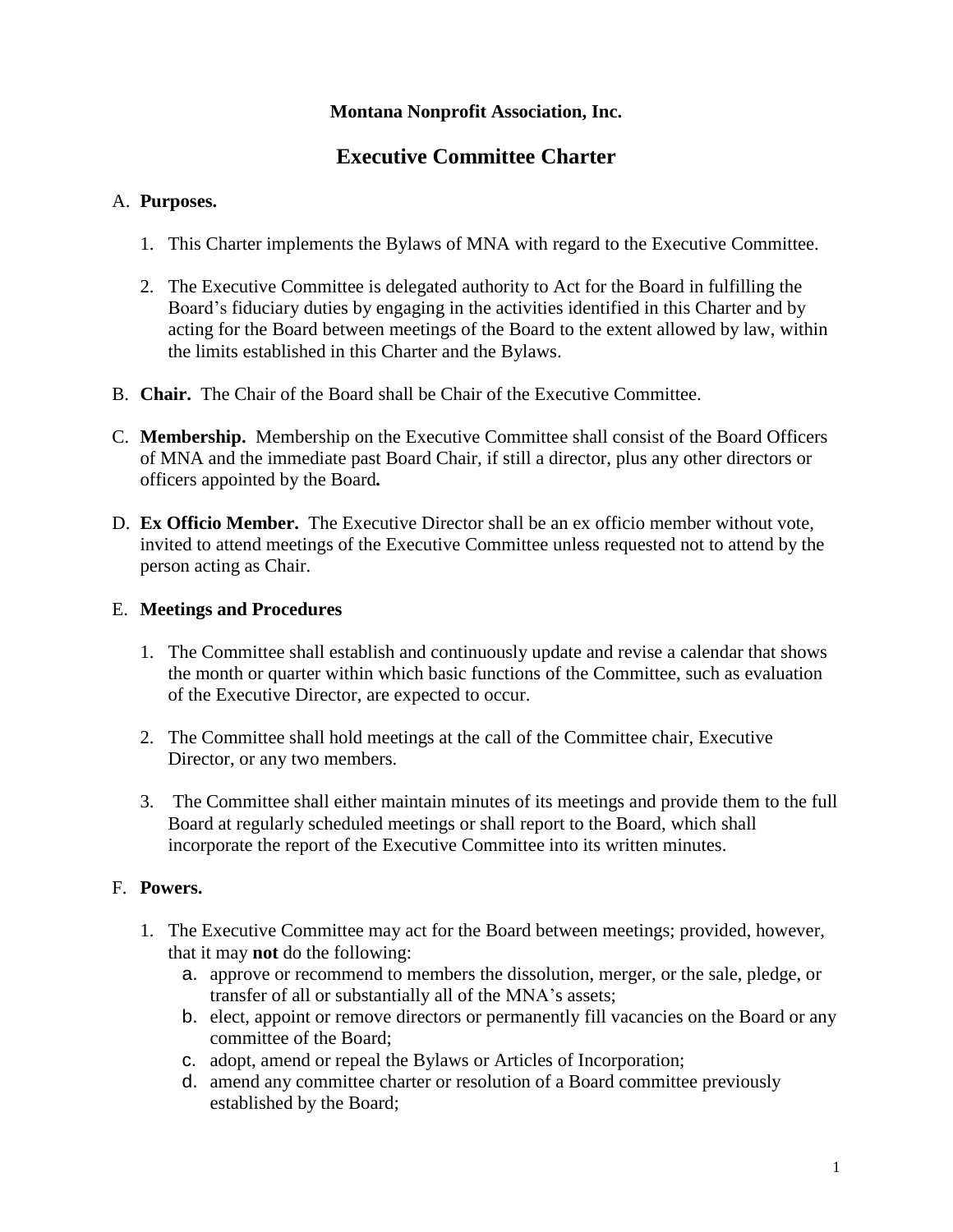- e. hire or fire the Executive Director;
- f. approve or change the budget;
- g. add or eliminate programs previously authorized by the Board;
- h. change or add membership categories or the rights or benefits of membership; or
- i. permanently relocate the main office.
- 2. Investigate Conflict of Interest Transactions. The Executive Committee shall conduct investigations into potential conflicts of interest and make a final determination on whether any potential conflicts exists and, if it does, on whether the transaction is fair to MNA.
- 3. Executive Oversight. Subject to limitations on its authority established by the Board, these Bylaws, or law, the Executive Committee shall oversee the performance of the Executive Director and make recommendations to the Board on reasonable executive compensation.
- 4. Personnel Matters. The Executive Committee shall oversee the development of personnel policies and their implementation by the Executive Director.
- G. **Report to Board.** Any action taken by the Executive Committee between meetings of the Board shall be reported to the Board at the next meeting.

Approved by the Board of Directors on July 25, 2007. Revised: Revised: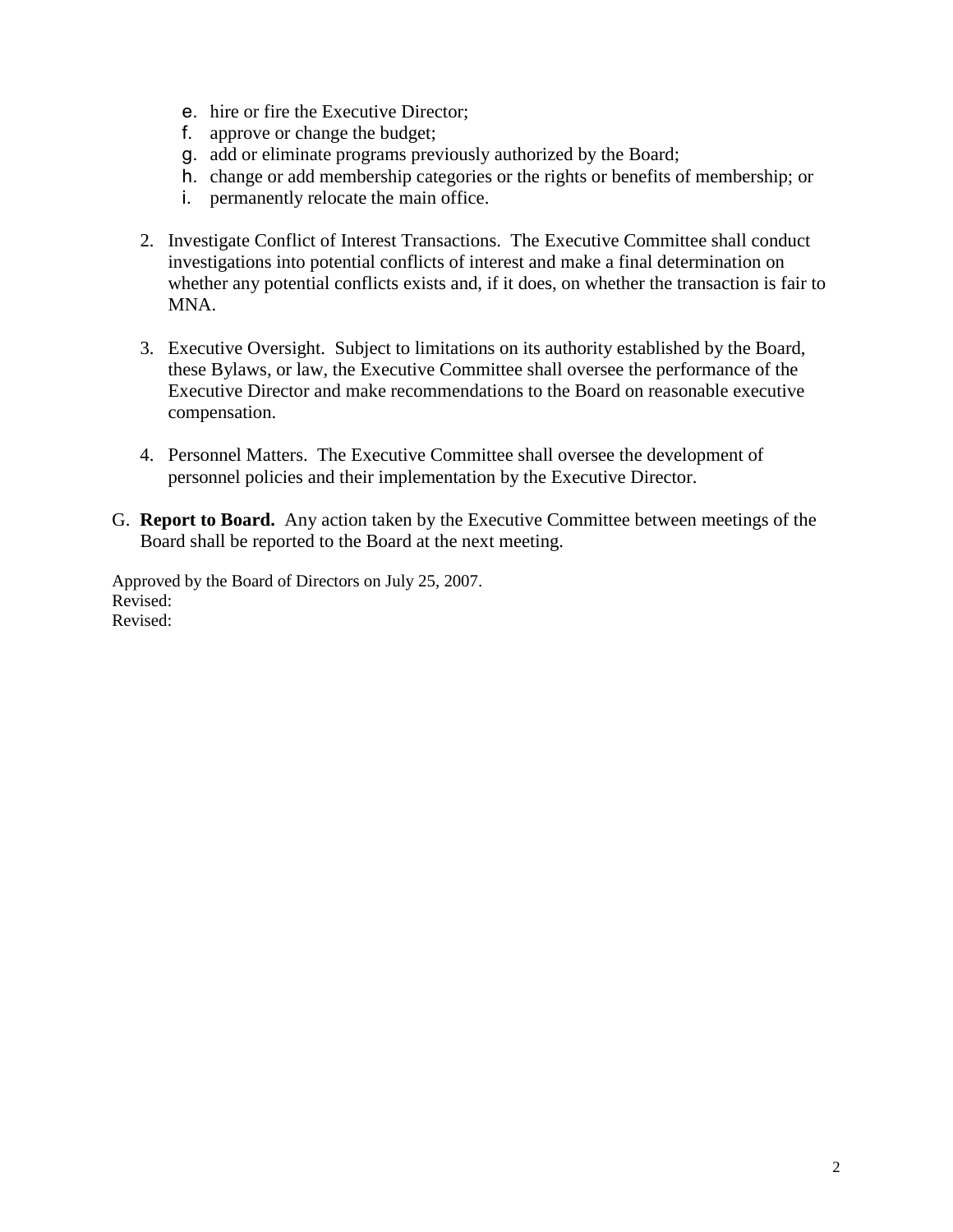## **Montana Nonprofit Association, Inc. Governance and Nominating Committee Charter**

#### A. **Purposes.**

- 1. This Charter implements the Bylaws of MNA with regard to a Governance and Nominating Committee.
- 2. The Governance and Nominating Committee is delegated the authority to act for the Board in fulfilling the Board's fiduciary duties by engaging in the activities identified in this Charter and by engaging in other activities assigned to the Committee by the Executive Committee or the Board, within the limits established in this Charter and the Bylaws.
- B. **Membership.** Membership on the Governance and Nominating Committee shall consist of not less than three Directors. All members shall be free from any relationship that, in the judgment of the Board, would interfere with the member's independent exercise of judgment as a committee member.
- C. **Ex Officio Member.** The Executive Director shall be an ex officio member without vote, invited to attend meetings of the Executive Committee, unless requested not to attend by the person acting as Chair.

#### **D. Meetings and Procedures**

- 1. The Committee shall establish and continuously update and revise a calendar that shows the month or quarter within which basic functions of the Committee, such as nominations of committee members and officers, review of the bylaws, and nomination of directors are expected to occur.
- 2. The Committee shall hold meetings at the call of the Committee chair, Executive Director, or any two members.
- 3. The Committee shall either maintain minutes of its meetings and provide them to the full Board at regularly scheduled meetings or shall report to the Board (or, upon request, the Executive Committee of the Board), which shall incorporate the report of the Governance and Nominating Committee into its written minutes.
- E. **Powers.** The duties and responsibilities of the Governance and Nominating Committee shall include, at a minimum, the following:

#### 1. **Nomination of Directors.**

- a. The Governance and Nominating Committee shall submit to the Board of Directors recommendations for nominations of candidates for election or appointment to the Board of Directors. All nominees shall be from the membership of MNA, including the voting and nonvoting members.
- b. The Governance and Nominating Committee shall ensure that MNA maintains a list of the terms of directors, when each director is elected or appointed, and when each terms ends.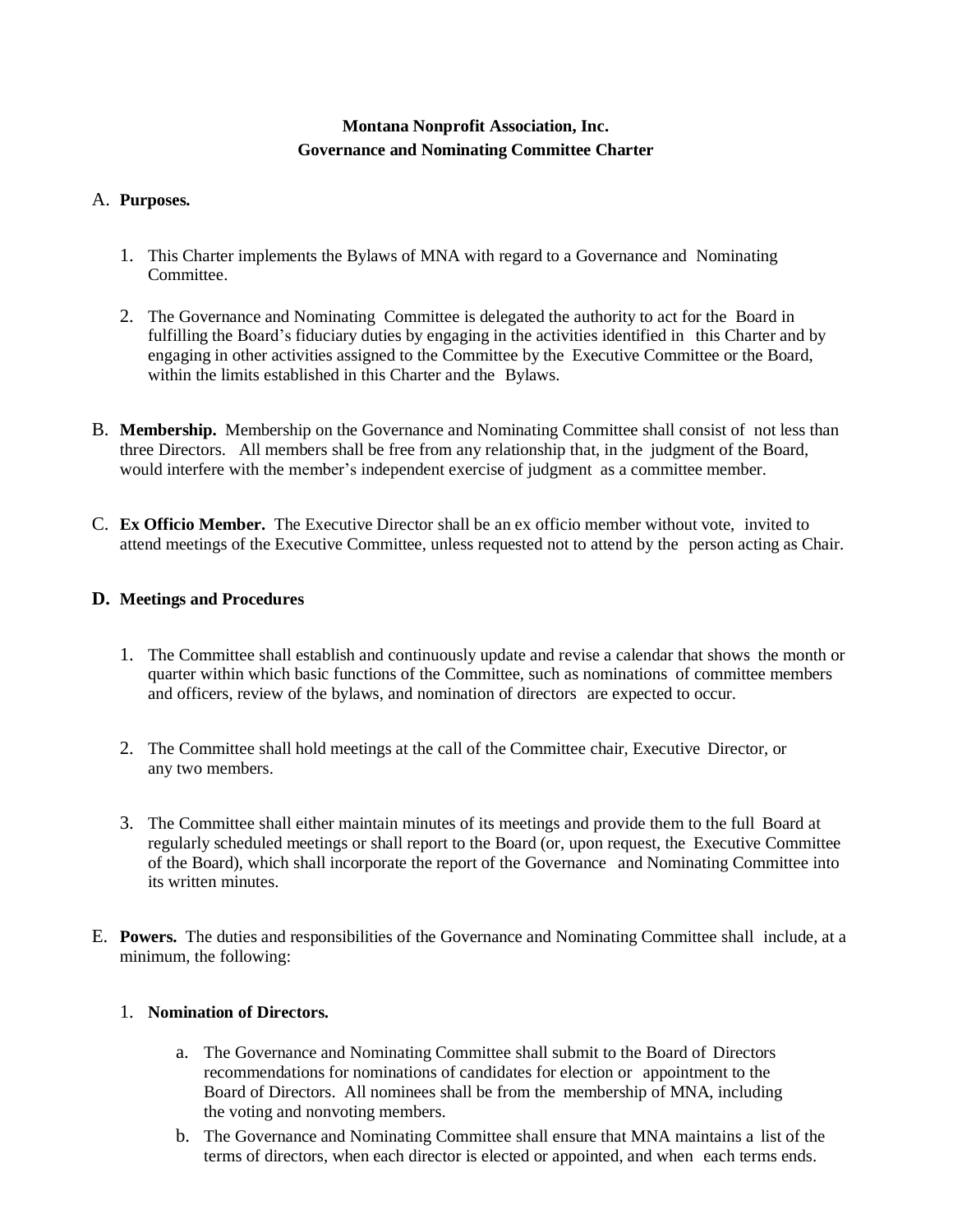- c. The Governance and Nominating Committee shall oversee director appointment and election processes to ensure that individuals are appointed by the Board or elected by the members according to the bylaws of MNA.
- d. The Committee shall evaluate the skill mix of directors and the composition of the directors to achieve a representative mix of MNA's membership and to enhance the diversity of Board members on a periodic basis.
- e. The Governance Committee will ensure the established open nomination process and materials are posted on the MNA website.
- 2. **Annual Review of Eligibility of Directors.** Annually the Governance and Nominating Committee shall review the eligibility of all directors.
- 3. **Nomination of Officers.** At least five days prior to the Annual Corporate Board Meeting, the Governance and Nominating Committee shall submit to the Board of Directors, in writing, a slate of Officers for the next year.
- 4. **Committees and Committee Members.** The Governance and Nominating Committee shall submit recommendations for committees of the Board, including recommendations for changes in the committees and the charters of committees. It shall recommend members of Board committees and the Chair of such committees, if the Chair is not established by these Bylaws. The Nominating Committee shall be responsible for determining whether a Board member is "independent," to the extent required for committee service.
- 5. **Review of Articles and Bylaws.** At least every two years, the Governance and Nominating Committee shall review and recommend revisions to the Articles of Incorporation and Bylaws.
- 6. **Governance Policies.** The Governance and Nominating Committee shall develop and oversee Board policies related to governance matters, including policies related to Board governance principles and expectations of directors (including any description of the responsibilities of directors), Conflicts of Interest, Corporate Opportunity, Board Travel and Education, Confidentiality, Membership categories, voting and election practices for the board and membership, and Management's Duty to Disclose and Report. All such policies shall become effective only upon vote of the full Board. The Governance and Nominating Committee shall review such policies at least every two years.
- 7. **Board Education.** The Governance and Nominating Committee shall ensure that directors receive education on their duties and responsibilities as directors and shall develop and maintain an orientation program for new Board members and continuing education for all Board members on their fiduciary duties.
- F. **Report to Board.** Any action taken by the Governance and Nominating Committee between meetings of the Board shall be reported to the Board at the next meeting.

Approved by the Board of Directors on July 25, 2007. Revised: May 16, 2017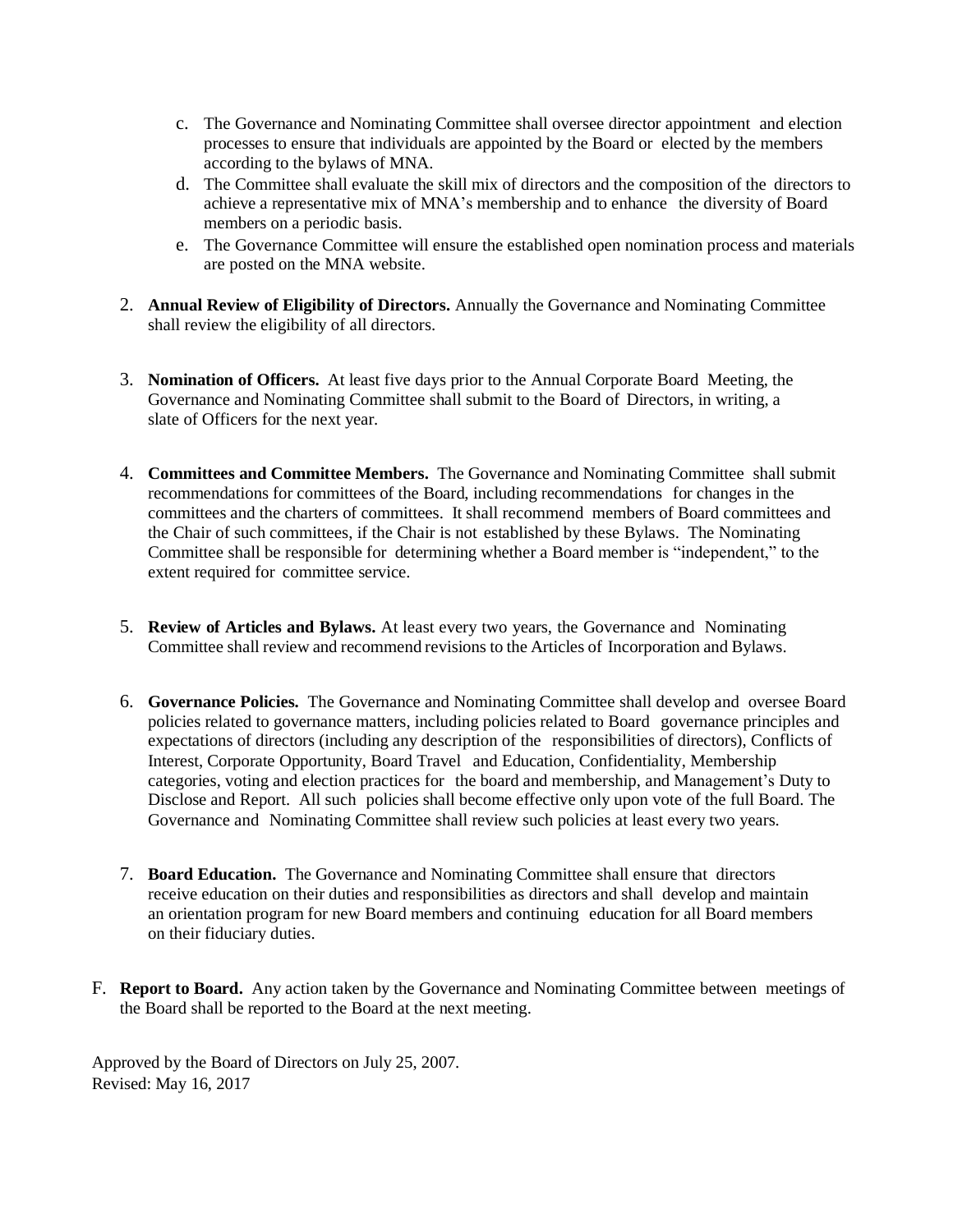## **Montana Nonprofit Association, Inc.**

# **Finance and Audit Committee Charter**

### A. **Purposes.**

- 1. This Charter implements the Bylaws of MNA with regard to a Finance and Audit Committee.
- 2. The Finance and Audit Committee is delegated the authority to act for the Board in fulfilling the Board's fiduciary duties by engaging in the activities identified in this Charter and by engaging in other activities assigned to the Committee by the Executive Committee or the Board, within the limits established in this Charter and the Bylaws.
- 3. The basic responsibility of the Finance and Audit Committee is to oversee the activities of MNA to ensure its fiscal stability and long-term economic health. Board responsibility for the budget, financial reporting, audits, investments, and financial relationships such as banking shall be addressed by the Finance and Audit Committee.

### B. **Membership.**

- 1. Except for any ex officio members, Membership on the Finance and Audit Committee shall consist of not less than three Directors, all of whom shall be independent directors.
	- a. A director shall be considered "independent" for the purposes of this Committee Charter if he or she:
		- i. is not, and has not been for a period of at least three years, an employee of MNA or any entity in which MNA has a financial interest;
		- ii. does not directly or indirectly have a significant business relationship with MNA, which, in the Board's judgment, might affect independence in decision-making;
		- iii. is not employed as an executive of another corporation where any of MNA's executive officers or employees serve on that corporation's compensation committee; and
		- iv. does not have an immediate family member who is an executive officer or employee of MNA or who, in the Board's judgment, holds a position that has a significant financial relationship with MNA.
- 2. The members of the Committee shall be able to read and understand basic financial statements, including a balance sheet, income statement and cash flow statement, and an external audit or financial review report and shall otherwise possess the skills to fulfill the duties established in the Bylaws and this Charter. The Committee is authorized to provide education to committee members in order to meet the requirements of this section.

## **C. Meetings and Procedures**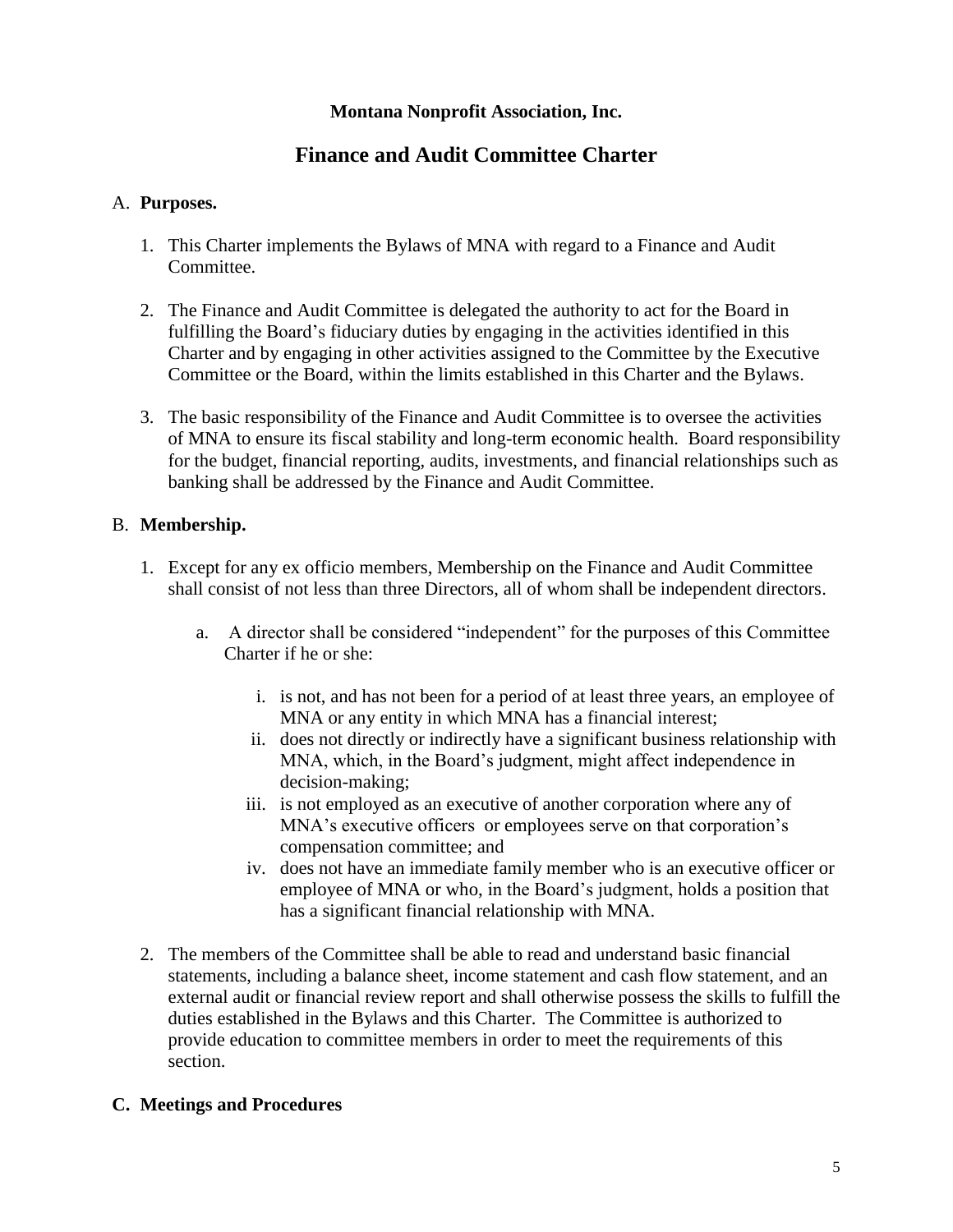- 1. The Committee shall establish and continuously update and revise a calendar that shows the month or other reasonable time frame within which basic functions of the Committee are expected to occur.
- 2. The Committee shall hold meetings at the call of the Committee chair, Executive Director, or any two members.
- 3. The Committee shall either maintain minutes of its meetings and provide them to the full Board at regularly scheduled meetings or shall report to the Board (or, upon request, the Executive Committee of the Board), which shall incorporate the report of the Finance and Audit Committee into its written minutes.
- D. **Ex Officio Members.** The Executive Director shall be an ex officio member without vote, invited to attend meetings of the Finance and Audit Committee, unless requested not to attend by the person acting as Chair. If the Board at any time appoints a person to act in the capacity of Financial Officer of MNA, that person shall be an ex officio member without vote, invited to attend meetings of the Finance and Audit Committee, unless requested not to attend by the person acting as Chair.
- E. **Powers.** The duties and responsibilities of the Finance and Audit Committee shall include, at a minimum, the following:
	- 1. **Auditor or Financial Reviewer.** The Finance and Audit Committee shall select an auditor or financial reviewer and assure that the audit or financial review of the MNA is conducted by an independent person. The Committee shall oversee the audit/financial review process. The Executive Director and any other member of management shall not be present during the portion of at least one meeting at which the audit or financial review are discussed with the auditor or financial reviewer. The committee shall present the results of the audit or financial review and any recommendations to the Board.
	- 2. **Internal Controls**. The Finance and Audit Committee shall recommend internal control policies to the Board, consistent with sound financial practices recognized by the accounting industry for organizations of the size of MNA, and shall oversee the implementation of sound internal controls by management.
	- 3. **Financial Statements and Records.** The Finance and Audit Committee shall oversee preparation and maintenance of the financial records of MNA and ensure that appropriate financial statements, including an account of major transactions and the financial condition of MNA, are made available to the Board of Directors on a timely basis.
	- 4. **Budget.** The Finance and Audit Committee shall annually present a budget for approval by the Board of Directors prior to the annual Membership meeting, and shall monitor performance against the approved budget, developing remedial action recommendations as required.
	- 5. **Oversight of Investments, Grants, and Restricted Funds.** The Committee shall recommend to the Board policies and procedures to make certain that MNA manages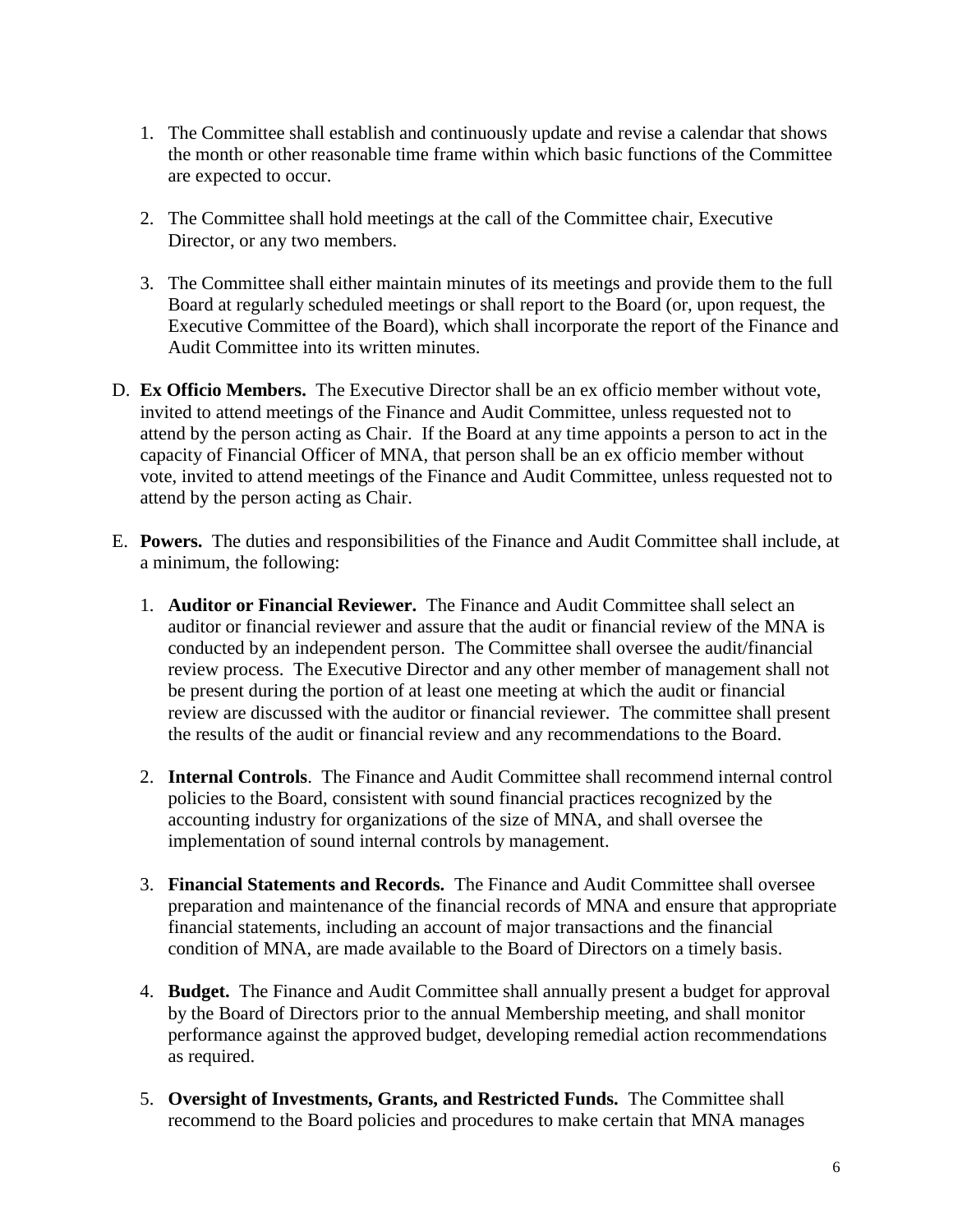investments, grants, and restricted funds in accordance with contractual requirements, legally enforceable donor restrictions, accepted accounting practices, and applicable law. The Committee shall be responsible for overseeing management's compliance with such board policies and procedures and applicable enforceable obligations of MNA.

- 6. **Financial Policies.** The Finance and Audit Committee shall recommend and oversee financial policies and other policies within the scope of its responsibilities under this Charter to the Board. Any policy within the scope of its authority under this Charter that is approved by the Finance and Audit Committee shall go into effect immediately, but shall be presented to the full Board for its information and consideration.
- F. **Report to Board.** Any action taken by the Finance and Audit Committee between meetings of the Board shall be reported to the Board at the next meeting.

Approved by the Board of Directors on July 25, 2007. Revised: Revised: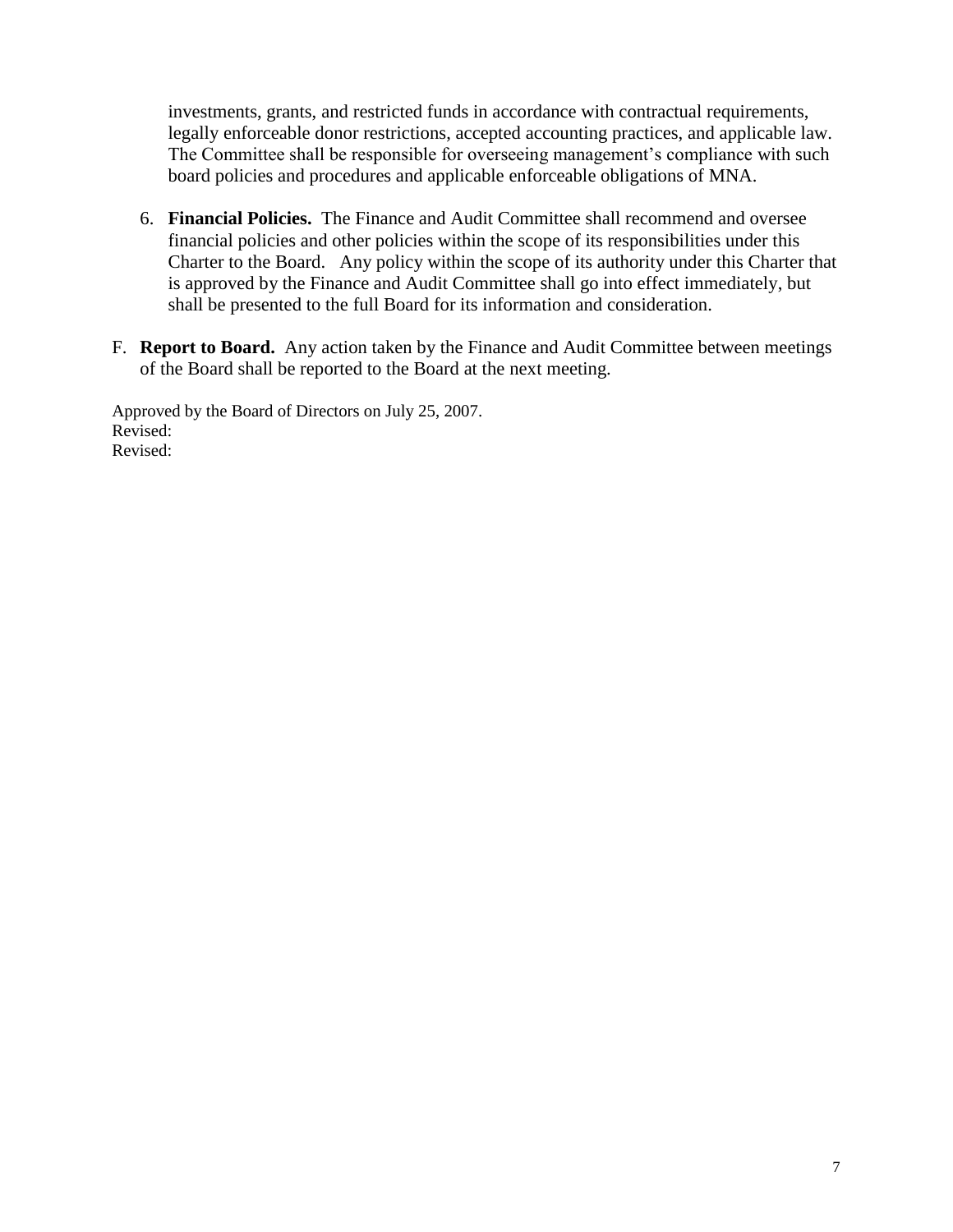## **Montana Nonprofit Association, Inc.**

# **Resource Development Committee Charter**

#### A. **Purpose.**

- 1. The Resource Development Committee is a standing committee with goals of supporting MNA's fundraising efforts to ensure the financial viability and stability of Montana Nonprofit Association.
- B. **Membership.** The Resource Development Committee shall be comprised of a Chair that is a current MNA board member, at least one other MNA board member, and at least one additional community member. At least one MNA staff member will attend meetings and provide support to carry out the work and goals of the committee.

### C. **Chair Responsibilities.**

- 1. Provide leadership for the Committee.
- 2. Facilitate communication and discussion during the meetings.
- 3. Manage onboarding of new Committee members.
- 4. Create the agenda in partnership with staff support.
- 5. Bring the viewpoint of the Board of Directors to the Committee discussion.
- 6. Bring action items and recommendations from the Committee to the Board of Directors.
- 7. Report Board of Directors decisions back to the Committee.

### D. **Committee Member Responsibilities.**

- 1. Develop and implement fundraising strategies and tactics, in concert with MNA staff, to support identified short and long-range goals and objectives.
- 2. Clearly define the Committee's fundraising goals, strategies, and tactics for each fiscal year.
- 3. Actively participate in meetings, contributing to the discussion and sharing of innovative ideas.
- 4. Work with appropriate staff in their efforts to execute agreed upon strategies and tactics.
- 5. Engage Board of Directors in specific fundraising efforts such as identifying and cultivating funding prospects and supporting donation campaigns through individual asks.
- 6. Assure that Board of Directors have the tools and support to participate in identified fundraising activities recognizing that board members are first obligated to fundraise for their own organizations.
- 7. Define and communicate fundraising goals for board members at appropriate times throughout the year.
- 8. Report on progress of development initiatives to Board of Directors.

### E. **Committee Expectations.**

1. The Committee will provide reports to the full Board of Directors of actions taken and meetings held.